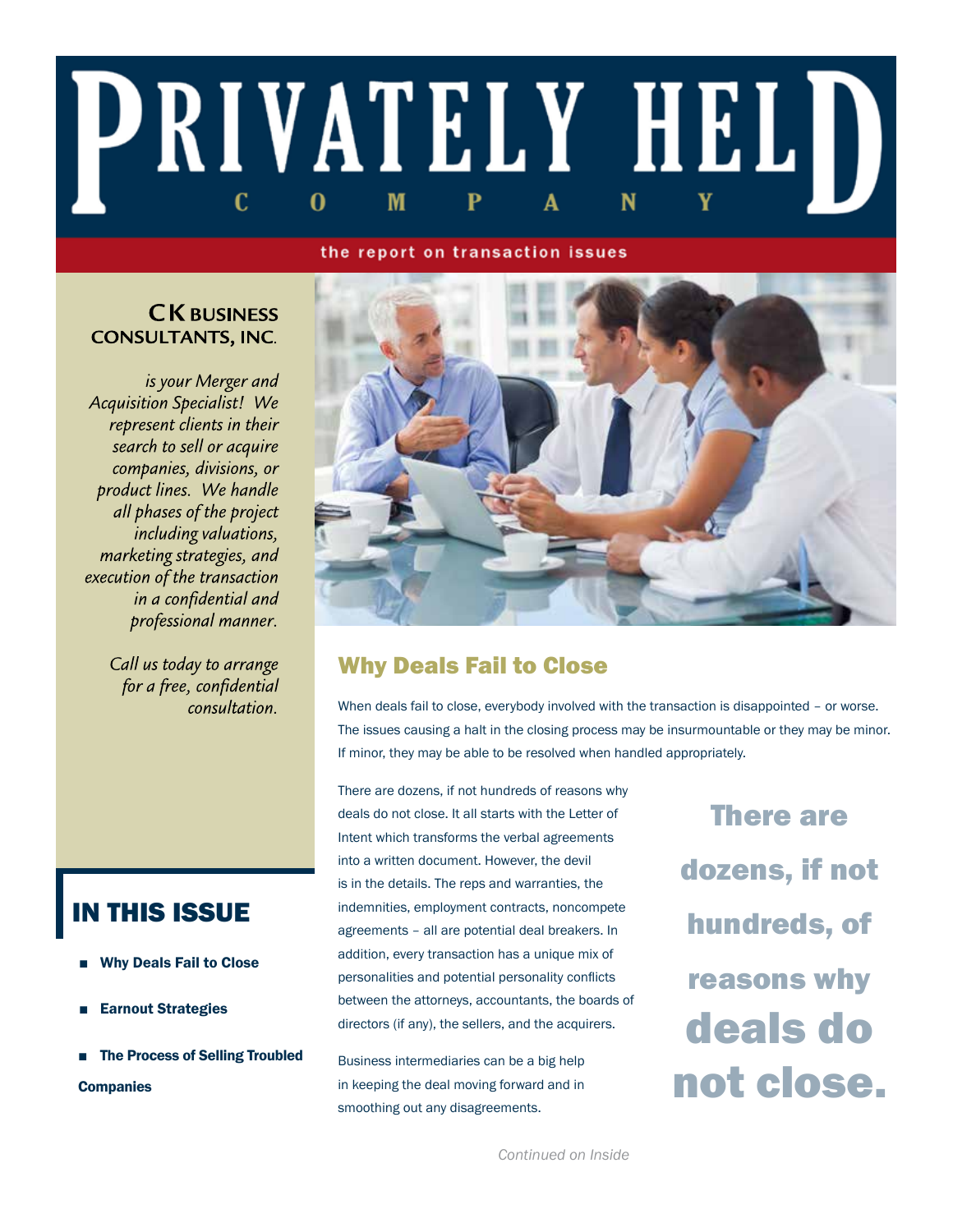# Why Deals Fail to Close (continued from front page)

Business Brokers have experience in dealing with the following.

#### Acquirers:

- who lose patience and give up the acquisition search prematurely, maybe under a year's time period.
- who are not highly focused on their target companies and who have not thought through the real reasons for doing a deal.
- who are not willing to "pay-up" for a near perfect fit, failing to realize that such circumstances justify a premium price.
- who are not well financed or capable of accessing the necessary equity and debt to do the deal .
- who are inexperienced as buyers yet unwilling to lean heavily on their experienced advisors for proper advice.

#### Sellers:

- who have unrealistic expectations for the purchase price.
- who have second thoughts about selling, commonly known as seller's remorse and most frequently found in family businesses.
- who insist on all cash at closing and/or are inflexible with other terms of the deal including stringent reps and warranties.
- who fail to give the intermediaries their undivided attention and cooperation.
- who allow their company's performance in sales and earnings to deteriorate during the selling process.

## Earnout Strategies

*"The objective is to quantify uncertainty."*

It is no revelation that acquirers want to acquire companies based on "today's" earnings and "today's" book value. On the other hand, sellers want to sell their company based on "tomorrow's" expected earnings.

Many potential acquirers are accustomed to offering sellers, for example, five times EBIT or up to two and one half times book value by structuring the deal with 30% equity, 50% borrowed from the lender and 20% notes or consulting/non-compete agreements with the seller. Unfortunately, this former conventional structure does not often prevail for the acquirers.

Many successful acquirers go beyond the conventional norm in bidding for a company.

Many successful acquirers go beyond the conventional norm in bidding for a company. For those acquirers which are public companies, the use of their publicly traded stock is an obvious advantage. For those acquirers which are private companies, the remaining trump card to use to "pay up" for a desirable acquisition is the EARN-OUT.

According to James W. Bradley, co-author of *Acquisition and Corporate Development:*

The earn-out is a contingent purchase which allows some deals to go through that would otherwise be impossible. Sometimes the seller's price is such that the transaction can only be justified by the buyer at levels of future earnings considerably above what the buyer can expect with any degree of certainty. Here an earn-out may allow the deal to be consummated. Under certain circumstances earn-outs may qualify as non-taxable transactions.

Earn-outs can be complicated to structure and monitor, but they are most desirable under the various scenarios:

- $\bullet$  The buyer has limited equity.
- $\bullet$  The seller has very rich price expectations.
- There is a significant price gap between buyer and seller.
- Acquisition of service companies (relationship businesses).
- Acquisition of companies introducing new products.
- The owner is willing to stay on two to five years.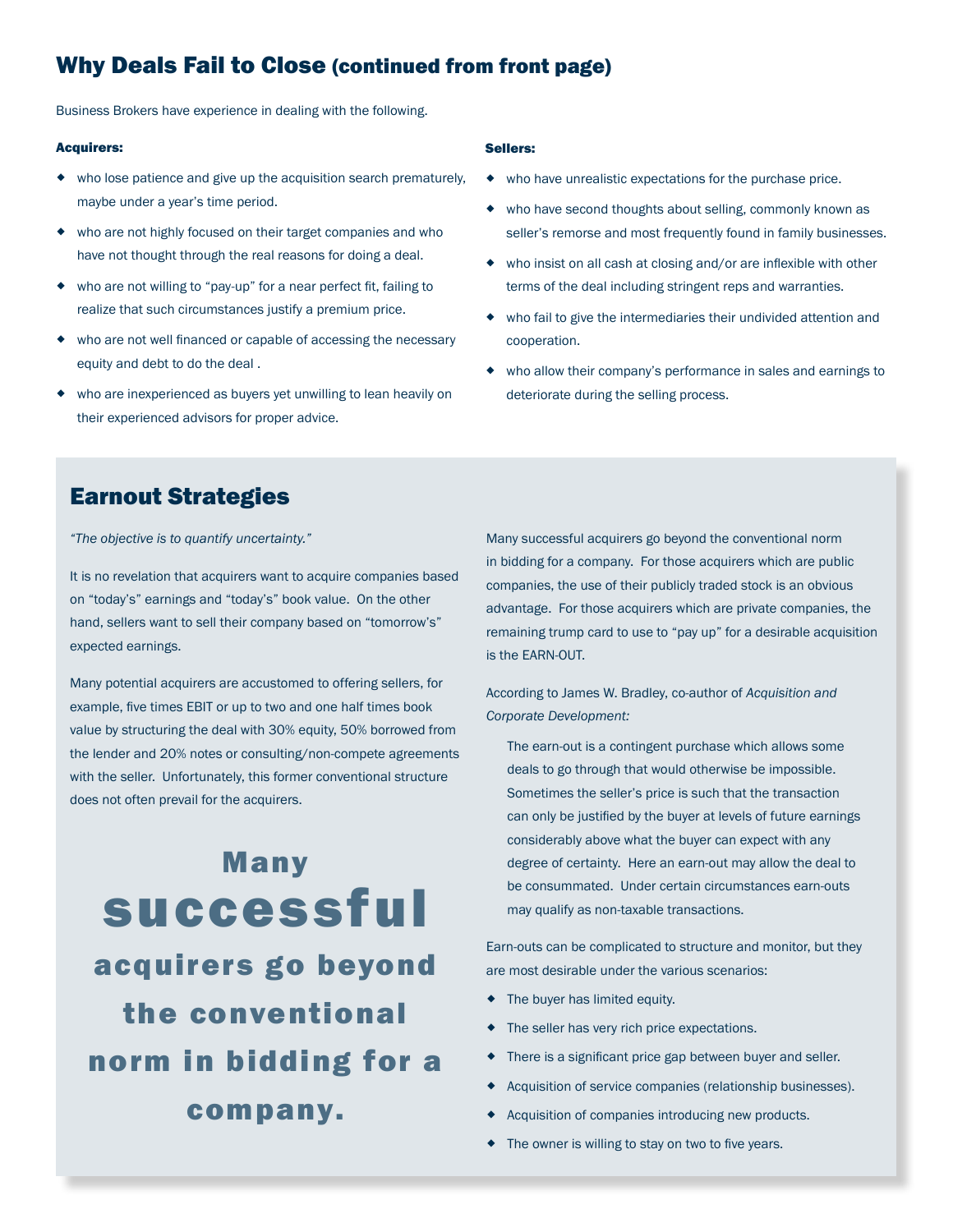

# Earnout Strategies (continued from previous page)

An example for an earn-out formula used by a very successful New York Stock Exchange Company is as follows:

a) Pay the owners one to two times book value at closing.

b) Then pay owners an additional percentage of Net After Tax (N.A.T.) over a five year period.

c) The payment based on the multiple of book value (a) is finally deducted out from the earn-out payment (b)

d) Sample of earn-out:

|                |   | <b>Net After Tax</b> |
|----------------|---|----------------------|
| Year           |   | <b>Multiple</b>      |
| $\mathbf{1}$   | X | 15%                  |
| $\overline{2}$ | X | 15%                  |
| 3              | X | 20%                  |
| 4              | X | 25%                  |
| 5              | X | 25%                  |

#### Considerations

The acquiring company usually places a maximum earn-out or "cap" on the deal. The acquirer will want to be sure that the income from the earn-out comes from continuing operations and not extraordinary or non-recurring events. One of the reasons the earn-out works for both parties is that the acquirer agrees to invest money in the acquiree – computer systems, marketing plans etc. – to help accelerate the N.A.T. While a definitive dollar amount is not pre-determined, the acquirer wants to make every effort to please the owners, because the success of the next acquisition will be voiced by the owners of the last acquisition.

The above variation is just one example of numerous alternatives. In fact, the most common benchmark for earn-outs is a percentage of Earnings Before Interest and Taxes (EBIT) with covenants regarding which party makes major decisions, what changes will be allowed, and if necessary, how to implement arbitration.

If a seller is willing to accept an earn-out arrangement, a more aggressive pricing strategy can usually be formulated. The objective of the earn-out is to quantify uncertainty. Earn-outs are used to bridge gaps between an asking price and a bid price as well as to motivate the seller during the period of transition. And, one should recognize that the seller must be satisfied with the initial "down payment" as compensation for the company. Any earn-out payments, if and when they come, are "gravy."

#### Conclusion

There are some manufacturers who are very vulnerable, because they have but a few customers or some distributors who have but a few suppliers. These are often necessary situations in which acquirers must protect themselves with an earn-out arrangement. Furthermore, there has been a tendency to use earn-outs as a method of protecting the purchaser who has not done an adequate due diligence investigation.

Earn-outs should be limited to offering solutions to legitimate differences or when a seller's major concern is to spread out income in taxable transactions with resulting tax benefits. The success of earn-outs is only limited by the principals' creativity and willingness to compromise.